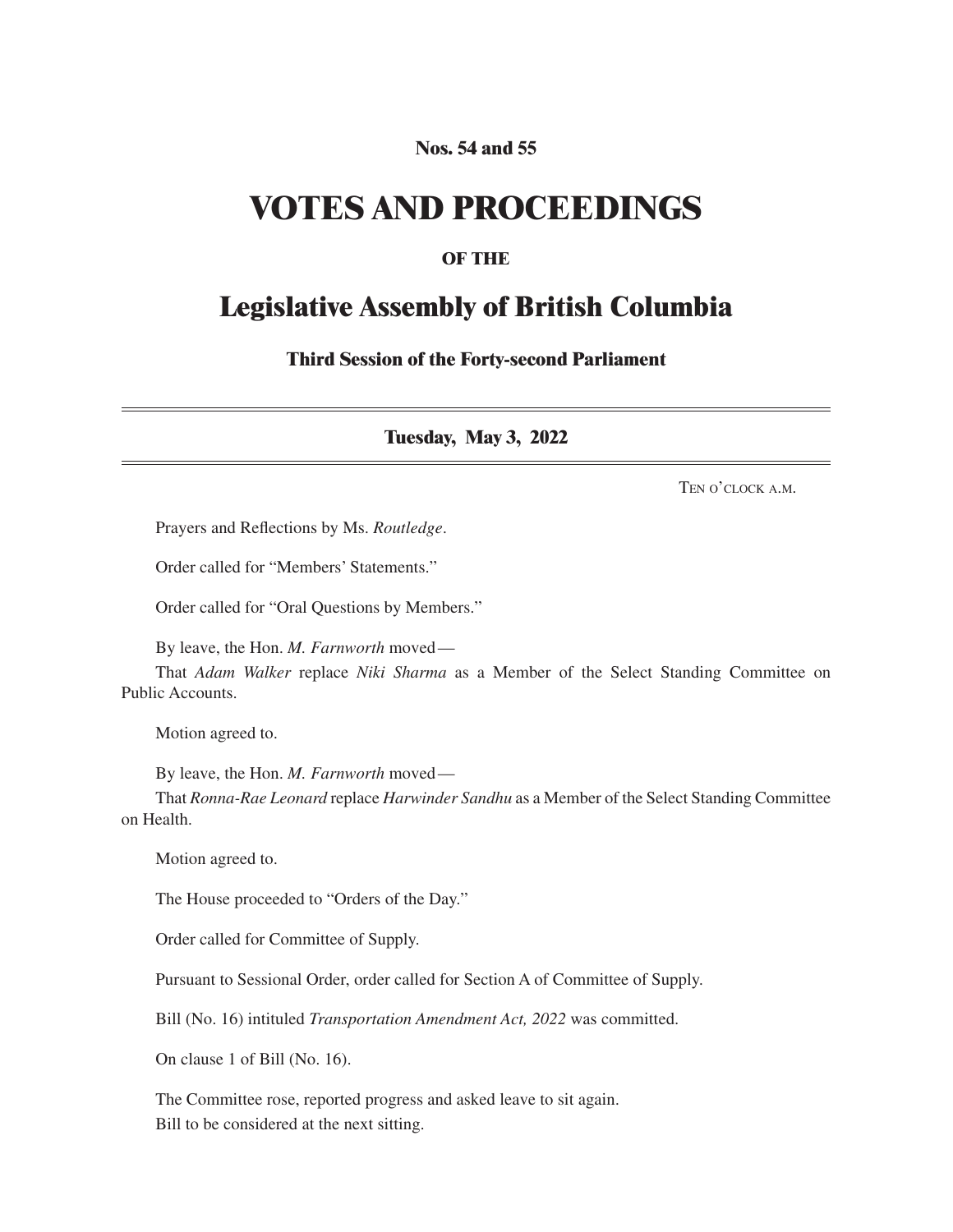#### 2 May 3, 2022

#### (In Committee—Section A)

Section A of Committee of Supply reported progress of the estimates of the Ministry of Environment and Climate Change Strategy.

Report to be considered at the next sitting. Committee to sit again at the next sitting.

And then the House adjourned at 11.54 a.m.

#### **Tuesday, May 3, 2022**

One-thirty o'clock p.m.

The House proceeded to "Orders of the Day."

Order called for Committee of Supply.

Pursuant to Sessional Order, order called for Section A of Committee of Supply.

Bill (No. 16) intituled *Transportation Amendment Act, 2022* was again committed.

Clauses 1 through 6 and the title of Bill (No. 16) passed.

Bill (No. 16) reported complete without amendment.

Bill (No. 16) as reported to be considered at the next sitting after today.

Bill (No. 20) intituled *Municipal Affairs Statutes Amendment Act, 2022* was committed.

Clauses 1 through 85 of Bill (No. 20) passed.

A proposed amendment by the Hon. *N. Cullen* (Minister of Municipal Affairs) on the Order Paper to clause 86 of Bill (No. 20) passed.

Clause 86 of Bill (No. 20), as amended, passed.

Clauses 87 through 89, the schedules and the title of Bill (No. 20) passed.

Bill (No. 20) reported complete with amendment, and by leave, read a third time and passed.

#### (In Committee—Section A)

24. *Resolved*, That a sum not exceeding \$312,344,000 be granted to Her Majesty to defray the expenses of Ministry of Environment and Climate Change Strategy, Ministry Operations, to 31st March, 2023.

25. *Resolved*, That a sum not exceeding \$15,367,000 be granted to Her Majesty to defray the expenses of Ministry of Environment and Climate Change Strategy, Environmental Assessment Office, to 31st March, 2023.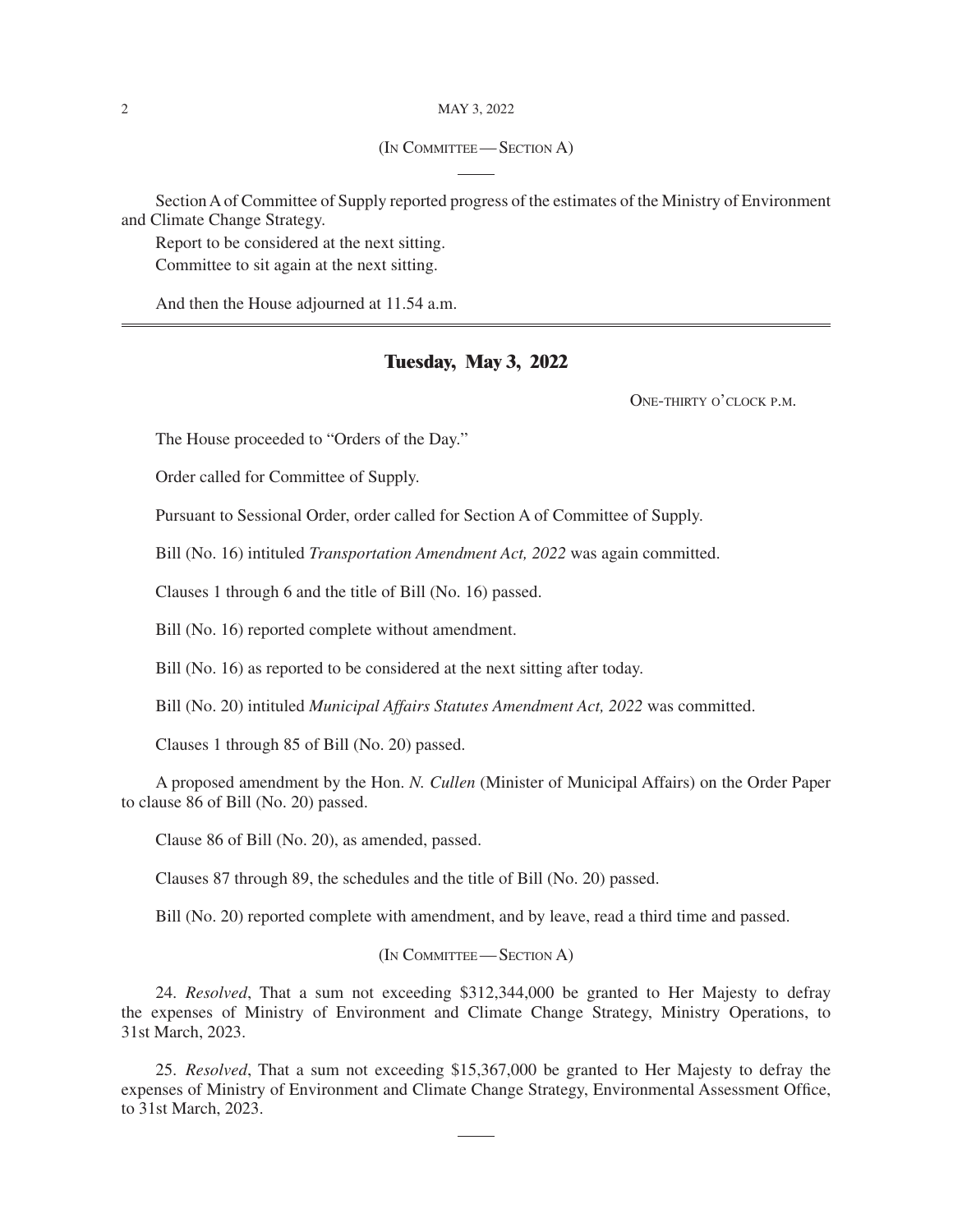#### MAY 3, 2022 3

Section A of Committee of Supply reported the Resolutions and completion of the estimates of the Ministry of Environment and Climate Change Strategy and further reported progress of the estimates of the Ministry of Education and Child Care.

Report to be considered at the next sitting.

Committee to sit again at the next sitting.

By agreement, summary of debate of estimates passed in Section A (Ministry of Environment and Climate Change Strategy) to be considered at the next sitting.

And then the House adjourned at 6.24 p.m.

HON. RAJ CHOUHAN, *Speaker*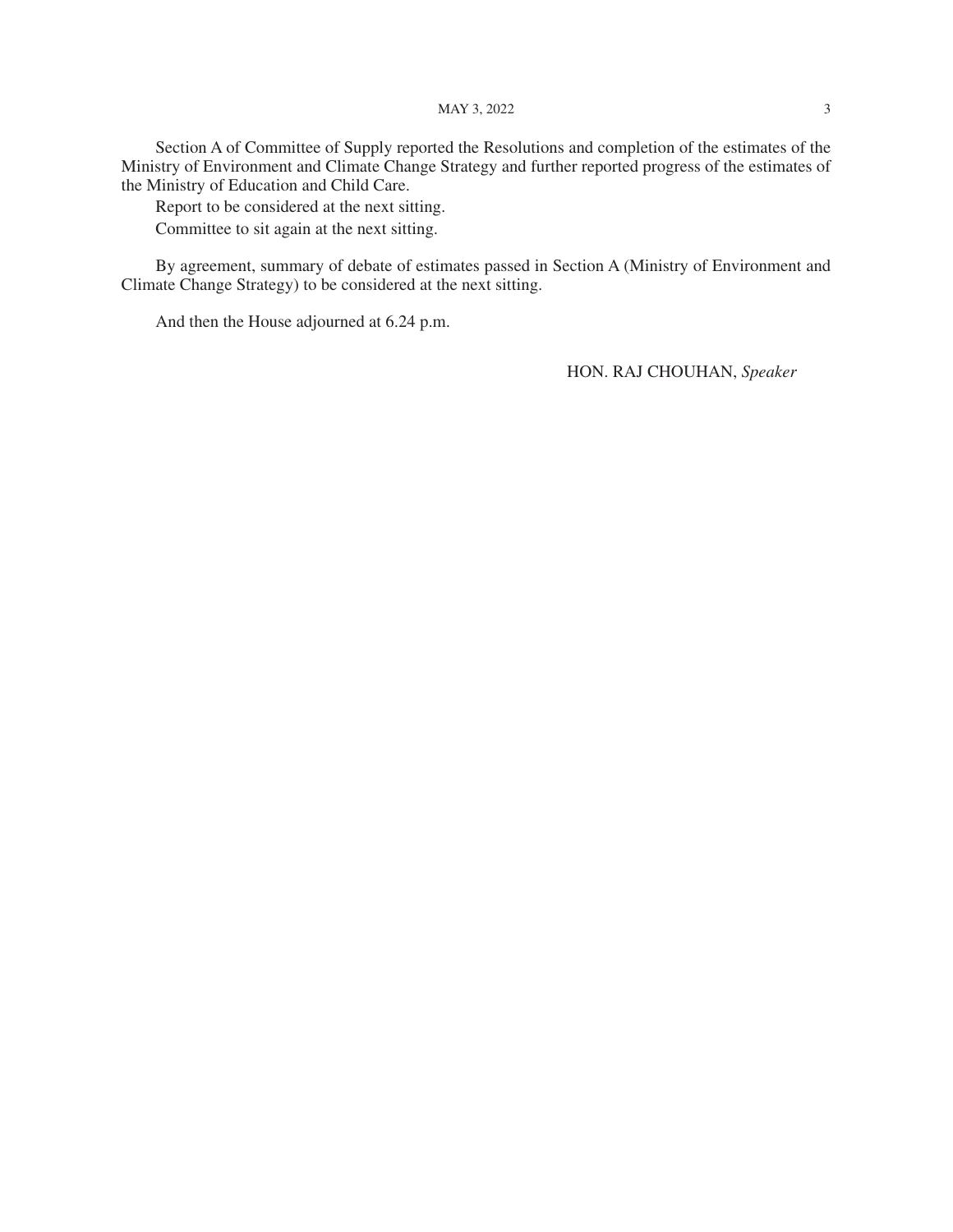| ١      |
|--------|
| l<br>י |
| ļ      |
|        |
|        |
| l      |
|        |
|        |
| č      |
| ļ      |
|        |
|        |
|        |
|        |

**GOVERNMENT BILLS**<br>(Listing printed for convenience only) *(Listing printed for convenience only)*

**GOVERNMENT BILLS**

| Bill<br>No.             | Title                                                                                           | Member                        | First<br>Reading | Second<br>Reading | mittee<br>$Com-$ | Report          | Amended          | Reading<br>Third | Royal<br>Assent | S.B.C.<br>Chap.<br>No. |
|-------------------------|-------------------------------------------------------------------------------------------------|-------------------------------|------------------|-------------------|------------------|-----------------|------------------|------------------|-----------------|------------------------|
|                         | <br>An Act to Ensure the Supremacy of Parliament                                                |                               | Feb. 8           |                   |                  |                 |                  |                  |                 |                        |
|                         | <br>Municipalities Enabling and Validating (No. 4)<br>Amendment Act, 2022                       | Hon. J. Osborne               | Feb. 9           | Feb. 10           | Feb. 15          | Feb. 15         |                  | Feb. 15          | Mar. 10         |                        |
| 3                       | Protected Areas of British Columbia                                                             | Hon. G. Heyman                | Feb. 10          | Feb. 14           | Feb. 15          | Feb. 15         |                  | Feb. 15          | Mar. 10         | $\mathbf{\sim}$        |
| 4                       |                                                                                                 |                               | Feb. 14          | Feb. 17           | $\rm{Mar.}$ $7$  | $\rm{Mar.}$ $7$ |                  | Mar. $7$         | Mar. 10         | 4                      |
|                         | <br>Workers Compensation Amendment Act, 2022                                                    |                               | Feb. 16          | Feb. 17           | Mar. 3           | Mar. 3          |                  | Mar. 3           | Mar. 10         | 3                      |
|                         |                                                                                                 | Hon. S. Robinson              | Feb. 22          | Mar. 10           | Apr. 6           | Apr. 6          | Apr. 6           | Apr. 25          |                 |                        |
|                         |                                                                                                 | Hon. R. Fleming               | Feb. 23          |                   |                  |                 |                  |                  |                 |                        |
| ∞                       | Child and Family Support) Amendment Act, 2022<br>Attorney General Statutes (Hague Convention on |                               | Mar. $2$         | Mar. 8            | Mar. 28          | Mar. 28         |                  | Mar. 28          | Mar. 31         | $\sqrt{2}$             |
|                         | Attorney General Statutes Amendment Act, 2022                                                   |                               | Mar. $2\,$       | Mar. 8            | Mar. 29          | Mar. 29         |                  | Mar. 29          | Mar. 31         | $\circ$                |
| $\supseteq$             | Labour Relations Code Amendment Act, 2022                                                       | Hon. H. Bains                 | Apr. 6           |                   |                  |                 |                  |                  |                 |                        |
|                         |                                                                                                 | Hon. S. Robinson              | Mar. 7           | Mar. 10           | Mar. 29          | Mar. 29         | Mar. 29          | Mar. 31          | Mar. 31         | ٥                      |
| $\overline{\mathbf{c}}$ |                                                                                                 | Hon. S. Robinson              | Mar. 28          | Apr. 5            | Apr. 25          | Apr. 25         |                  | Apr. 25          |                 |                        |
| ≌                       | Passenger Transportation Amendment Act, 2022                                                    | $\ddot{}}$<br>Hon. R. Fleming | Mar. $8$         | Mar. 30           | Apr. $7$         | Apr. $7$        | Apr. $7$         | Apr. 25          |                 |                        |
| $\overline{14}$         |                                                                                                 | Hon. K. Conroy                | Mar. 9           | Mar. 30           | Apr. 26          | Apr. 26         |                  | Apr. 26          |                 |                        |
| $\overline{16}$         |                                                                                                 | Hon. R. Fleming               | Apr. 5           | Apr. 27           | May $3$          | May 3           |                  |                  |                 |                        |
|                         | Miscellaneous Statutes Amendment Act, 2022                                                      |                               | Mar. 31          | Apr. $7$          | Apr. 28          | Apr. 28         |                  | Apr. 28          |                 |                        |
| $\overline{18}$         |                                                                                                 | Hon. S. Robinson              | Mar. 28          | Mar. 29           | Mar. 30          | Mar. 30         |                  | Mar. 30          | Mar. 31         | ┌                      |
| $\overline{19}$         | Employment Standards Amendment Act, 2022                                                        |                               | Mar. 28          | Mar. 29           | Mar. 30          | Mar. 30         |                  | Mar. 30          | Mar. 31         | $\infty$               |
| 20                      | <br>Municipal Affairs Statutes Amendment Act, 2022                                              |                               | Apr. $7$         | Apr. 26           | May 3            | May 3           | May <sub>3</sub> | May 3            |                 |                        |
| $\overline{c}$          | <br>Professional Governance Amendment Act, 2022                                                 |                               | Apr. 25          | May 2             |                  |                 |                  |                  |                 |                        |
|                         |                                                                                                 | Hon. J. Whiteside             | Apr. 26          | May 2             |                  |                 |                  |                  |                 |                        |
| 23                      |                                                                                                 |                               | Apr. 28          |                   |                  |                 |                  |                  |                 |                        |
| 24                      |                                                                                                 |                               | May $2$          |                   |                  |                 |                  |                  |                 |                        |

MAY 3, 2022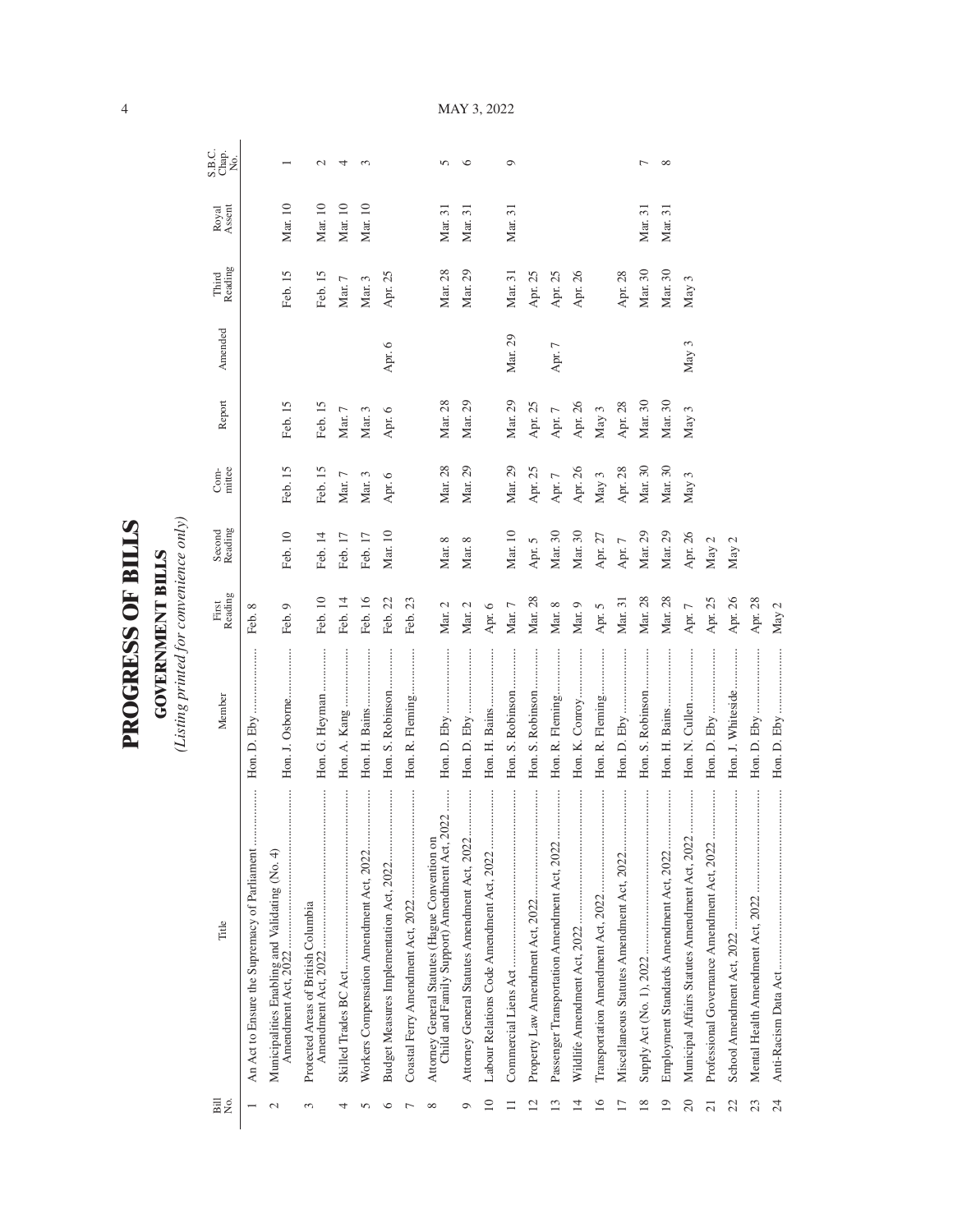**PROGRESS OF BILLS - Continued PROGRESS OF BILLS** *— Continued*

**MEMBERS' BILLS**<br>(Listing printed for convenience only) *(Listing printed for convenience only)* **MEMBERS' BILLS**

| Bill<br>Σó,      | Title                                                | Member                                 | Reading<br>First     | Second<br>Reading | mittee<br>Com- | Report | Amended | Reading<br>Third | Royal<br>Assent | S.B.c.<br>Chap.<br>No.     |
|------------------|------------------------------------------------------|----------------------------------------|----------------------|-------------------|----------------|--------|---------|------------------|-----------------|----------------------------|
|                  | M 201 British Columbia Transit Amendment Act, 2022   |                                        | Mar. 3               |                   |                |        |         |                  |                 |                            |
|                  |                                                      |                                        | Mar. 8               |                   |                |        |         |                  |                 |                            |
|                  | M 203 Assessment (Split Assessment Classification)   |                                        | Mar. 9               |                   |                |        |         |                  |                 |                            |
|                  |                                                      |                                        | Mar. 10              |                   |                |        |         |                  |                 |                            |
|                  |                                                      | Mr. Clovechok                          | Apr. 5               |                   |                |        |         |                  |                 |                            |
|                  | M 206 Preserving Brunswick Point for Agriculture and |                                        | Apr. 6               |                   |                |        |         |                  |                 |                            |
|                  | :::::::::::                                          |                                        | Apr. 25              |                   |                |        |         |                  |                 |                            |
|                  |                                                      |                                        | May 2                |                   |                |        |         |                  |                 |                            |
| * Title changed. |                                                      |                                        |                      |                   |                |        |         |                  |                 |                            |
|                  |                                                      |                                        | <b>PRIVATE BILLS</b> |                   |                |        |         |                  |                 |                            |
|                  |                                                      | (Listing printed for convenience only) |                      |                   |                |        |         |                  |                 |                            |
| Bill<br>Σó,      | Title                                                | Member                                 | Reading<br>First     | Second<br>Reading | mittee<br>Com- | Report | Amended | Third<br>Reading | Royal<br>Assent | C.<br>S.B.<br>X.B.<br>X.B. |

Pr 401 Sea to Sky University Amendment Act, 2022 ..................... Mr. Sturdy ........................ Apr. 5

Apr. 5

MAY 3, 2022